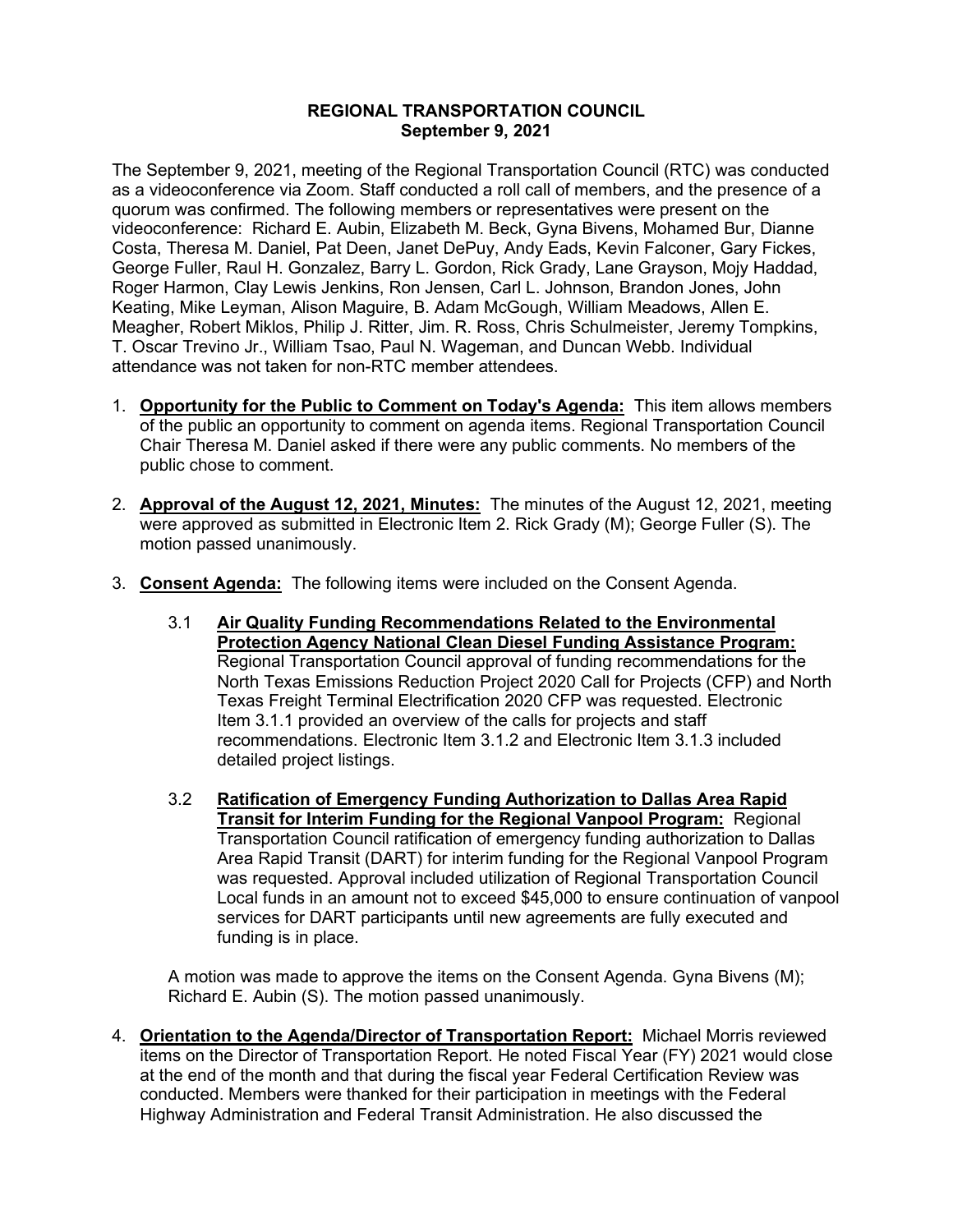successful COVID-19 Infrastructure Program that moved projects to implementation during the fiscal year. Paul N. Wageman, Chairman of Dallas Area Rapid Transit (DART) noted the meeting would be his last on the Regional Transportation Council (RTC) as DART Chairman and thanked Michael Morris and staff for their leadership during an extraordinary time for local governments, agencies, and citizens of the region. He also thanked RTC members for all they have done for DART and the communities represented on the Council. Several members thanked Mr. Wageman for his leadership in the region. James Powell highlighted changes affecting the Open Meetings Act effective September 1, 2021. In March 2020, the Governor, in response to COVID-19, suspended certain aspects of the Opens Meeting Act. Those suspensions were based largely on expanding the ability of governing bodies to utilize teleconferencing/videoconferencing as well as encouraging the ability to restrict physical presence both of the members and the public. Pending a request by the Texas Attorney General earlier in the summer, the Governor approved lifting those suspensions. Effective September 1, 2021, he noted the RTC would operate under Texas Government Code Chapter 551.127(c) of the Texas Open Meetings Act which allows governing bodies that extend into three or more counties, such as the RTC, to conduct videoconference meetings if the chair is physically present in the meeting room and the meeting room is open to the public. In addition, audio and video feeds must be maintained throughout the duration of the meeting to meet quorum requirements. Mr. Morris noted that staff would continue to monitor COVID-19 and determine with the Chair when it may be appropriate for the RTC to meet in person. The first meeting will likely be held at a location with additional capacity such as the Irving Convention Center. Mr. Morris also discussed the RTC Member Orientation meeting that was held earlier in the day. He noted every RTC member would be sent a copy of the video presentation along with an electronic copy of the presentation slides. In addition, a folder with additional material of interest will be sent to members. Once the video has been completed and sent to members, a second RTC Orientation will be held for members to discuss topics of interest. He noted comments from the earlier RTC Orientation meeting could be provided to members as well. Also discussed was the status of the D2 rail line. He noted work among the City of Dallas, the Texas Department of Transportation, DART, and the North Central Texas Council of Governments was expected to conclude by the end of September. A map of the project was provided in Electronic Item 4.1. He also discussed interest by an electric vehicle manufacturing facility to locate within the region. A letter of support was provided in Electronic Item 4.2. In addition, revenue sharing for IH 635/IH 35E Y Connector was highlighted. An update will be provided to members at a future meeting. Mr. Morris also discussed the Economic Development Administration (EDA) Grant Opportunity. Approximately \$3 billion is available nationwide for several programs. Staff has been reviewing projects such as equal access to the internet, geometric design for autonomous vehicles, electric vehicle charging on the move, and next generation transit signal preemption to determine if those projects should be submitted through this funding opportunity in partnership with local governments or if local governments will be submitting similar projects for COVID-19 funding. He asked entities interested in submitting EDA projects to contact staff. In addition, there may be opportunities to fund such projects through the anticipated infrastructure bill. Mr. Morris noted the City of Irving would like to host the RTC at its 2022 Irving Transportation Summit and that the RTC Chair has approved the August 11, 2022, meeting to be moved to August 18 and held in conjunction with the Summit. An inventory of North Texas Center for Mobility Technologies projects with universities to date was provided in Electronic Item 4.3, and an update on the August 2021 and November 2021 revisions to the 2021-2024 Transportation Improvement Program (TIP) and Statewide TIP was provided in Electronic Item 4.4. He noted that since the mail out, information had been updated and was provided to members by email in Electronic Item Handout 4.4. The updated document was also posted online for access by the public. Lori Clark presented fleet recognitions. She note the North Central Texas Council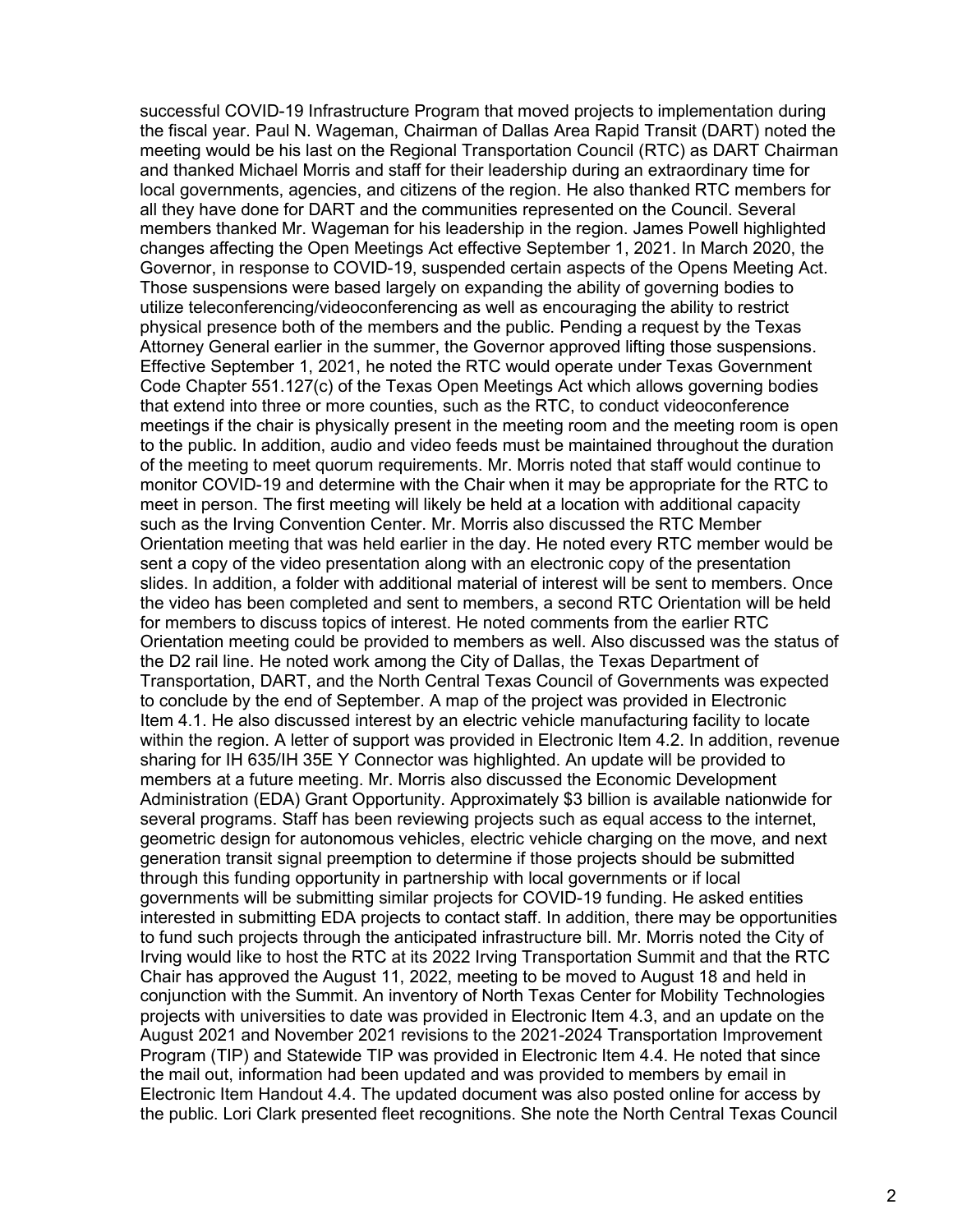of Governments (NCTCOG) serves as the host agency for the Dallas-Fort Worth Clean Cities Coalition. Every year fleets are asked to report on efforts to improve transportation efficiency, reduce emissions, and reduce fuel consumption. In conjunction with annual reporting, data from the surveys are used to highlight accomplishments of fleets in the region. She highlighted entities that reached a quantifiable goal established by the agencies including the cities of Bedford, Carrollton, and Frisco as well as the Dallas Fort Worth International Airport. Shining Star fleets recognized for greatest progress reducing nitrogen oxides, gasoline gallon equivalents, and transitioning to alternative fuels were also highlighted. Fleet Recognition Bronze winners included the cities of Arlington, Benbrook, Frisco, McKinney, Mesquite, and Kaufman County, Prosper Independent School District (ISD), Span Transit, and Trinity Metro. Silver fleet winners included the cities of Coppell, Irving, Denton County, and the Town of Addison. Gold winners included the cities of Carrollton, Dallas, Denton, Grapevine, Lewisville, and Southlake, as well as Dallas Area Rapid Transit, Denton ISD, and Dallas Fort Worth International Airport. A summary of reductions that were achieved over calendar year 2020 by reporting fleets, as well as additional details of the recognitions, was provided in Electronic Item 4.5. Upcoming Dallas-Fort Worth Clean Cities events were provided at<https://www.dfwcleancities.org/events> and Air Quality Funding Opportunities for Vehicles were provided at [https://www.nctcog.org/trans/quality/air/funding-and-resources.](https://www.nctcog.org/trans/quality/air/funding-and-resources) Electronic Item 4.6 included a status report on ozone. A status report on Texas Volkswagen Environmental Mitigation Program funding was provided in Electronic Item 4.7 and information on monthly Know Before You Fly Your Drone Workshops was provided at [https://www.northtexasuas.com/UAS-Taskforce#Workshops.](https://www.northtexasuas.com/UAS-Taskforce#Workshops) August online input opportunity minutes were provided in Electronic Item 4.8,the September online input opportunity notice in Electronic Item 4.9, the Public Comments Report in Electronic Item 4.10, recent correspondence in Electronic Item 4.11, recent news articles in Electronic Item 4.12, and recent press releases in Electronic Item 4.13.

5. **SH 183 Segment 2 East: Request to the Texas Department of Transportation to Formally Initiate a Change Proposal for Cintra and Request to Cintra to Extend an RTC Financial Backstop for Design Costs:** Michael Morris provided an overview of action needed to continue the advancement of SH 183 Segment 2 East. He discussed the success of the North Tarrant Express (NTE)/SH 183 project which has resulted in needed capacity improvements from Cintra for SH 183. As a result of the anticipated capacity improvements, Segment 2E of the project must be expedited and Cintra has proposed additional funds to advance the NTE improvements which were completed under the current Texas Department of Transportation (TxDOT) agreement. Proposed improvements total approximately \$1.3 billion in private-sector funds to the region. He noted that in June 2020, the Regional Transportation Council approved a \$3 million financial backstop to permit Cintra to proceed with the design elements for Segment 2E, but that TxDOT had not yet initiated a Change Proposal to Cintra. Staff have discussed the project with Cintra, who is willing to extend the financial backstop deadline. Reapproval by the RTC would affirm support to advance improvements to correct lane imbalances in the corridor. A map of the NTE project, including Segment 2E was highlighted. Mr. Morris noted that this project was previously submitted as part of a RAISE grant application to highlight the benefits of the region's managed lane system and leverage funds to get the project across the goal line. A motion was made to approve a request by the Regional Transportation Council to the Texas Department of Transportation to formally initiate a Change Proposal to Cintra on the SH 183 Segment 2E and request Cintra to extend the Regional Transportation Council financial backstop for design costs. T. Oscar Trevino Jr. (M); Tompkins (S). Mohamed Bur and Carl L. Johnson abstained from the vote. The motioned passed unanimously.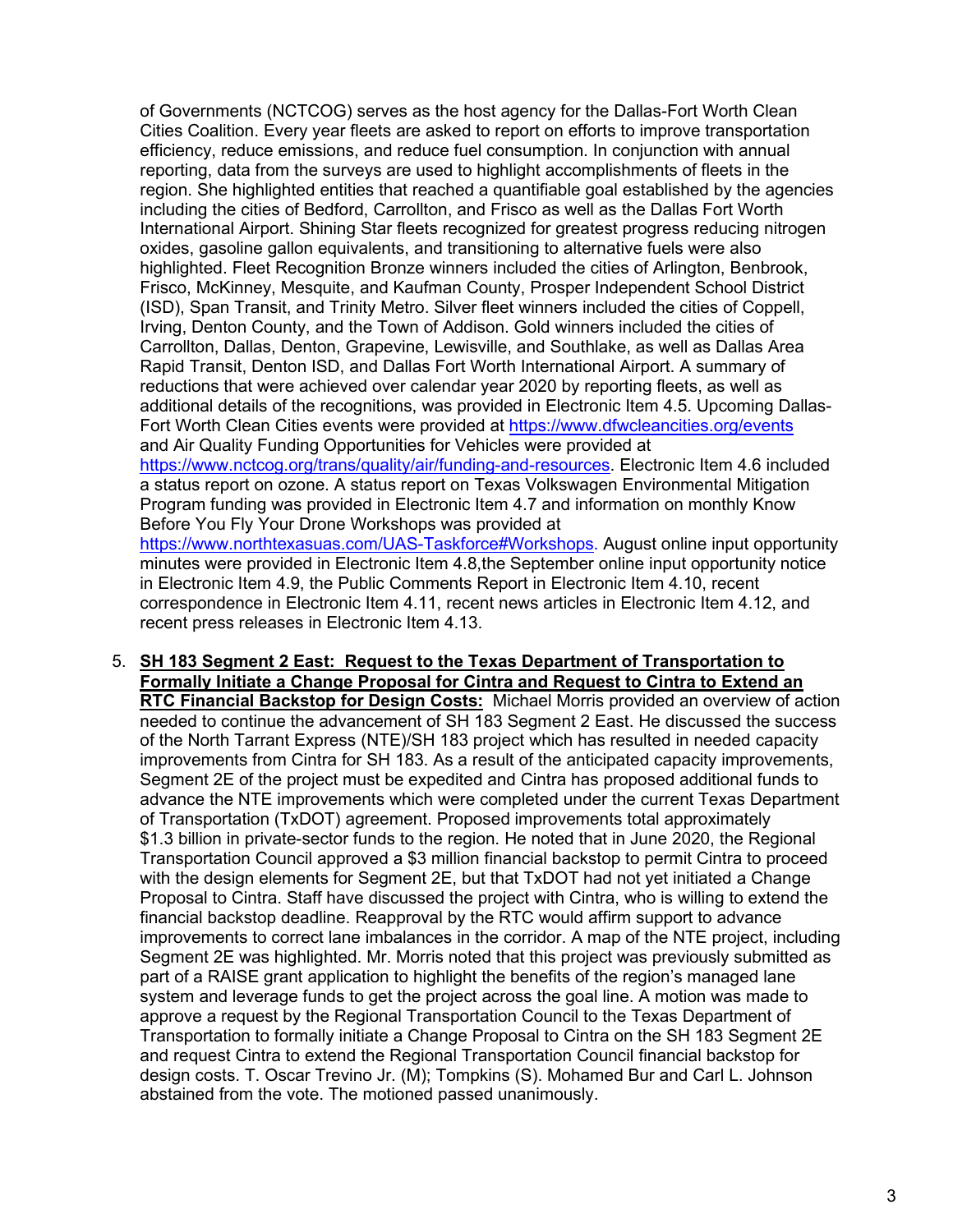6. **2021 Population Estimates and the New North Central Texas Council of Governments Demographic Forecast Process:** Dan Kessler presented 2021 Population Estimates as well as ongoing efforts to develop revised 2045 Population and Employment for the Metropolitan Area. The North Central Texas Council of Governments (NCTCOG) Research and Information Services (RIS) Department, in partnership with the Transportation Department, annually develops population estimates that are used by travel modelers to develop demographic forecasts used in the transportation planning process. This effort compliments the work done through the US Census. Estimates are based on housing completions and occupancy rates reported by cities and counties. In the year 2020, approximately 40,000 additional single-family units and 23,000 multifamily units were reported. Housing units and occupancy rates are then used to estimate population. As of January 1, 2021, staff estimated the region to be at a population of approximately 7.87 million, adding approximately 160,000 to the region in 2020. Regional population growth was highlighted, with the greatest change seen in Fort Worth, Frisco, McKinney, Dallas, Rowlett, Celina, Irving, Garland, Arlington, and Mansfield. Estimated growth was reviewed since 2001, and it was noted that in 2018 growth climbed above 150,000 persons a year and has remained steady at that pace for the past three years. He discussed the importance of this information when planning for infrastructure that can accommodate such a sustained growth rate. Mr. Kessler also provided an overview of ongoing efforts to develop new forecasts of demographic activity that will be used to support planning efforts. He noted two important points for the forecasting process. The process includes incorporating land use and comprehensive plans provided by local governments, so the allocation reflects the plans laid out by agencies and allows the region to work from the same assumptions. In addition, approximately every five years a comprehensive inventory of what is occurring on every parcel in the 16-county region is included. The individual parcel data is used to help drive the forecast process as well as land use planning. Development of new demographics every three to four years also helps staff adjust for changes in growth trends and make corrections based on new data. As part of the process, staff reviews external forecasts from national demographers and economists relative to other metropolitan areas. Staff selected to use control totals from the Perryman Group which include forecasts for population, housing, and employment. New control totals for the region out to 2045 indicated 11.5 million people and 3.9 million households by 2045. In comparison to previous control totals the region is expected to have an additional 400,000 persons and experience employment growth of 1 million more jobs than forecasted four years ago. This results in an anticipated population of approximately 12 million by 2040, and nearly 14 million by 2060. He noted this is largely attributable to the growth in the technology industry. The projected change in population, households, and employment from 2020 to 2045 was highlighted and remained steady for all categories at around 1.5 percent annually. Mr. Kessler noted that draft forecasts would soon be provided for local review, with finalized forecasts expected in the October timeframe. He stressed the importance of local government review as the demographics drive decisions regarding infrastructure investments over the next 30 years. Regional Transportation Council (RTC) Chair Theresa M. Daniel asked why total employment appears to be increasing at a faster rate than population or households when reviewing the projected changed from 2020 to 2045. Mr. Kessler noted the rate partially speaks to the strength of the economy in the region. In addition, demographics are capturing an increasing number of those in the region who have more than one job. RTC Vice Chair Duncan Webb discussed the new data in comparison to data from four years ago and asked if staff has completed analysis to determine the accuracy of results. Mr. Kessler noted that staff review projected data from four years ago to Census data to determine accuracy. In addition, travel model validations are completed on a regular basis. He noted this is a critical step to ensure the model is representative of what is actually occurring in the region before projecting future demographics. Vice Chair Webb noted that given the numbers, it looked as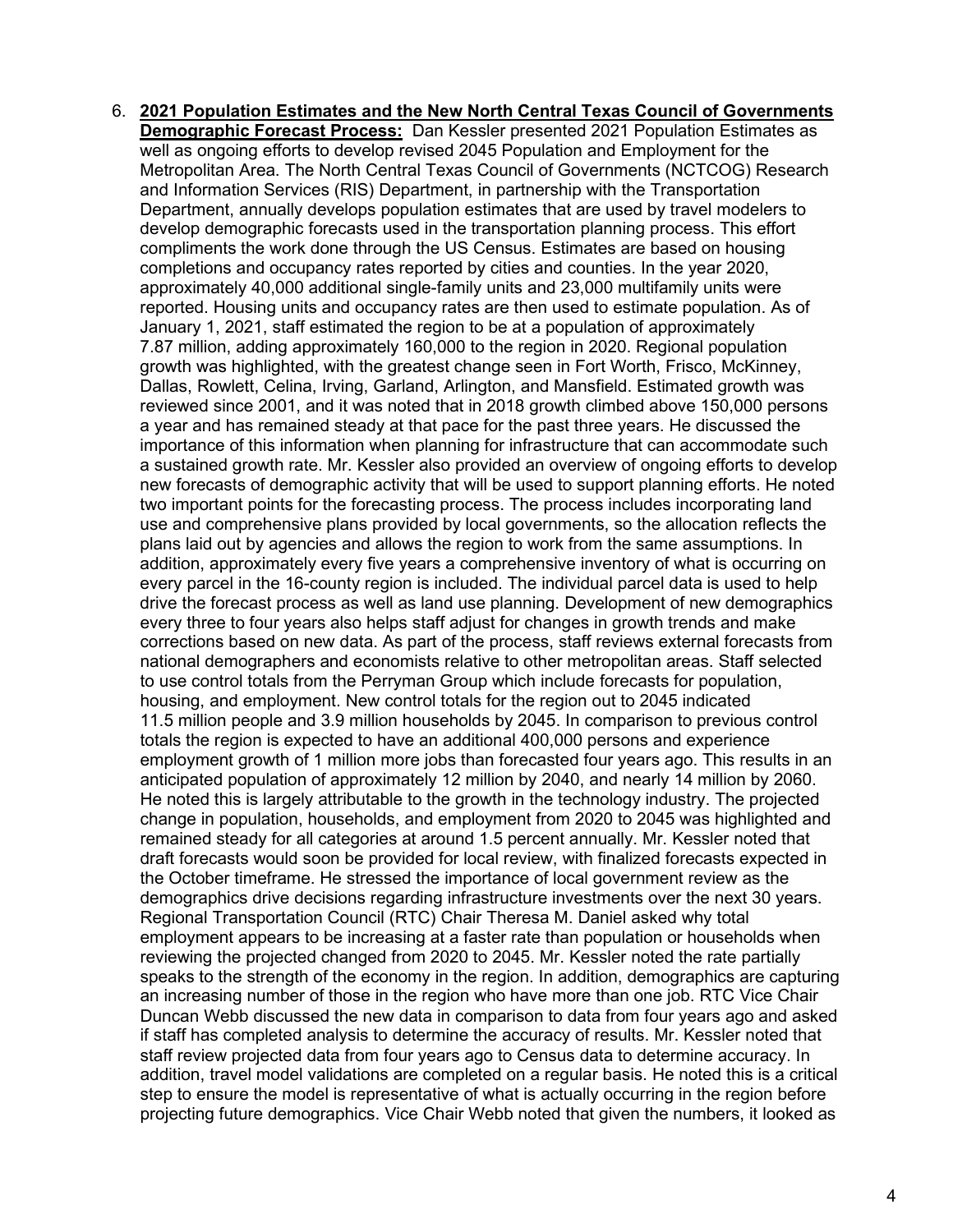though the region may become the third largest metropolitan area in the country. Mr. Kessler noted the demographers have speculated that is a possibility in the 2040 decade. Chair Daniel asked if the region could sustain that rate of growth. Mr. Kessler noted that one advantage the region has over other areas is available land. He noted that as long as the economy of the region remained strong, growth was not expected to slow down.

## 7. **Comprehensive Map of Projects in the Region and Update on the 2022 Unified**

**Transportation Program:** Christie Gotti provided information on active and recently completed transportation projects in the region. This information was presented in follow up to previous questions by members about the status of projects in the Regional 10-Year Plan. Currently, over 1,100 active projects from 68 implementing agencies are programmed in the Dallas-Fort Worth region. This includes over 900 roadway and 250 transit projects and totals over \$46 billion of funding from all sources. A map showing recently completed projects, as well as active air quality, active bicycle/pedestrian, active capacity, and active rail transit projects was highlighted. Recently completed and active signal and Intelligent Transportation Systems (ITS) projects were also identified on a separate map for clarity. Combined, the maps provide an overall picture of the magnitude of transportation investments in the region. Ms. Gotti noted resources are available online and provided an overview of the information. The Transportation Improvement Program Information System (TIPINS) is available at [https://www.nctcog.org/trans/funds/tip/project-search-engines/tipins](https://www.nctcog.org/trans/funds/tip/project-search-engines/tipins-transportation-improvement-program-inform)[transportation-improvement-program-inform](https://www.nctcog.org/trans/funds/tip/project-search-engines/tipins-transportation-improvement-program-inform) and includes all projects in the Transportation Improvement Program (TIP) since 1992. Maps, along with additional information was provided in Electronic Item 7.1. An online, interactive map is also available and searchable by City, County, Project Sponsor, Project Type, TIP Code, and Texas Department of Transportation Control-Section-Job (CSJ) number. In addition, information on the Regional 10-Year Plan is available at [https://www.nctcog.org/trans/funds/tip/funding-initiatives-calls](https://www.nctcog.org/trans/funds/tip/funding-initiatives-calls-for-projects/10-year-plan)[for-projects/10-year-plan,](https://www.nctcog.org/trans/funds/tip/funding-initiatives-calls-for-projects/10-year-plan) including maps of 10-Year Plan projects for every iteration since December 2016. Ms. Gotti also provided an update on the 2022 Unified Transportation Program (UTP). The Texas Transportation Commission approved the 2022 UTP at its August 31, 2021, meeting. All Category 2 and Category 4 requests, and some Category 12 requests were approved. Project listings from the UTP for the Dallas-Fort Worth region were provided in Electronic Item 7.2 for reference. Following staff review, a full update on all 10-Year Plan projects based on the 2022 UTP listings will be brought to the Council at the October 14, 2021, meeting.

8. **Metropolitan Transportation Plan: Project Selection Overview and Implications for New Passenger Rail Projects in a Post-COVID-19 Environment:** Brendon Wheeler provided an overview of the project selection process for the Mobility Plan, as well as an overview of the funding prioritization process for projects to be included in the Regional 10-Year Plan. This overview was previously requested of staff as part of Regional 10-Year Plan project discussions. The process for how projects are selected for the long-range plan and then prioritized was highlighted. All potential projects must have a general funding source/concept of how they can be funded, require local consensus, and technical analysis must verify need for the project. Projects are then scored based on established goals named in federal legislation as well as regional goals and companion metrics, followed by financial constraint to determine inclusion into the plan. Once projects have been included into the long-range Mobility Plan (20+ years), projects are prioritized to determine which projects are included in the Regional 10-Year Plan, the first 10 years of the long-range plan. Projects are reviewed through a system and technical selection process, then ranked in the project readiness category based on environmental clearance status and proposed letting schedules, and then prioritized for inclusion in the Regional 10-Year Plan. Mr. Wheeler noted that project selection efforts help to address growth through the Mobility Plan.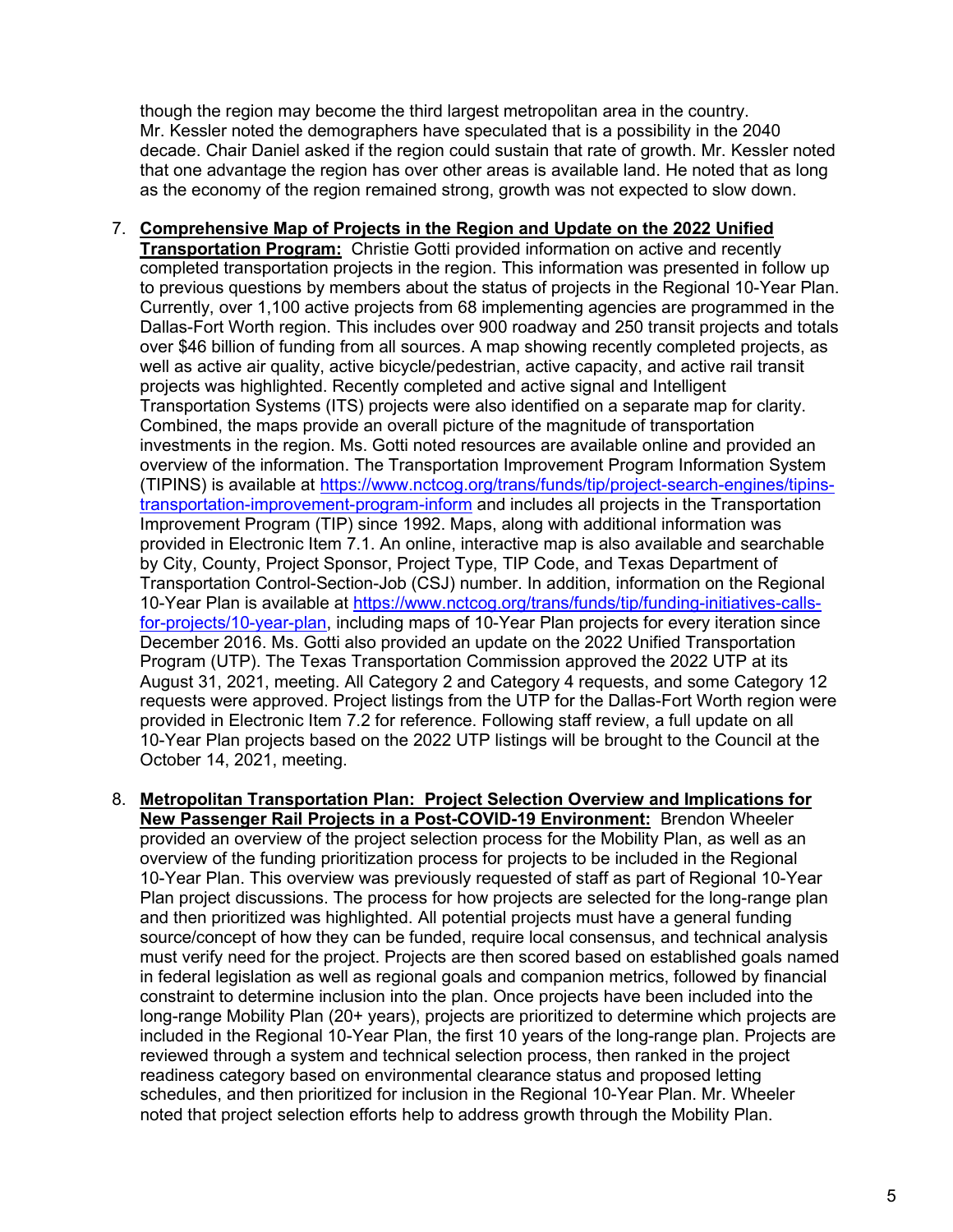Michael Morris highlighted the Dallas Area Rapid Transit D2 project and noted the Mobility 2045 Update was a timely opportunity for policy officials in the region to consider the feasibility and timing of D2 rail line project. He highlighted the D2 project in Zone B of the map and discussed ongoing efforts among Dallas City Council, Dallas Area Rapid Transit (DART), the Texas Department of Transportation (TxDOT), and the North Central Texas Council of Governments (NCTCOG) to determine the appropriate alignment for the rail line. In addition, there is interest to eliminate the IH 345 elevated structure as it interfaces with the D2 line. He noted the D2 rail line was originally proposed to address green times on north/south thoroughfare streets in downtown Dallas crossing the existing light rail line as a result of anticipated future train frequencies and increased train lengths. The D2 tunnel project was an effort to alleviate anticipated future rail crossing issues. However, since COVID-19 transit ridership and demand has changed, and traffic volumes have decreased in the downtown area. From a transit perspective, ridership is lagging, DART it is advancing a bus program that does not include major traffic signal upgrades, and current customers are traditional transit users who do not have other forms of transportation and are not using transit as a choice. He also noted that the Silver Line and D2 are balanced investments on which the DART Board and City of Dallas have agreed. Mr. Morris noted that a policy review may be important at this time to consider traffic volumes, rail blockage times and the appropriate timing of the D2 project in the Mobility Plan. While population growth has continued, the growth has been less suburban and more rural which has an implication for transit. Similarly, consideration should be given to the location of employees who return to work as well as potential changes in large employer locations and functions of building structures. He noted the City of Dallas may remain interested in moving forward with the D2 project following review of changing trends or there may be interest in advancing Phase 2 signal improvements for transit, as well as other options such as street cars or a Trinity Railway Express route to Fair Park. DART Board Chairman Paul N. Wageman noted he appreciated staff bringing this information to the attention of the Regional Transportation Council (RTC) and that he believed DART would be supportive of participating in a review of the project assuming the City of Dallas was also supportive. As background, he noted an interlocal agreement exists between DART and the City of Dallas that requires construction of the second light rail alignment (D2) once certain metrics have been met. Those metrics are not expected to be met in the near future and maybe the pre-pandemic rational for the project no longer exists. Mr. Wageman asked what the next steps would be to advance a review of the project. Mr. Morris noted the fiduciary responsibility for presenting to the RTC as part of the Mobility Plan and that staff would likely engage with the City of Dallas as soon as possible to determine its interest in reviewing the project considering current metrics. He noted the discussion would trigger a conversation with the DART Executive Director to the DART Board. Mr. Wageman noted he was interested in future discussions regarding the project.

9. **US 75 Implementation/Policy Position:** Dan Lamers provided an update on progress being made on the US 75 corridor between IH 635 in Dallas County north to Collin County. He discussed the operation of the interim high-occupant vehicle (HOV) lanes on the corridor and ongoing efforts among the North Central Texas Council of Governments (NCTCOG), the Texas Department of Transportation (TxDOT), and local governments to find a permanent solution for the corridor. Staff has identified two components for use in the interim. The first component is implementation of a technology lane to replace the HOV lane on US 75. Goals for the US 75 corridor include reducing fatalities and crashes by improving traffic flow, improving responses to crashes, reducing congestion, improving air quality, enhancing traffic signal green times, and removing pylons to allow traffic to operate smoothly in the corridor. A description of the project was provided, which extends from IH 635 in Dallas County to SH 121 in McKinney. There would be no change to the general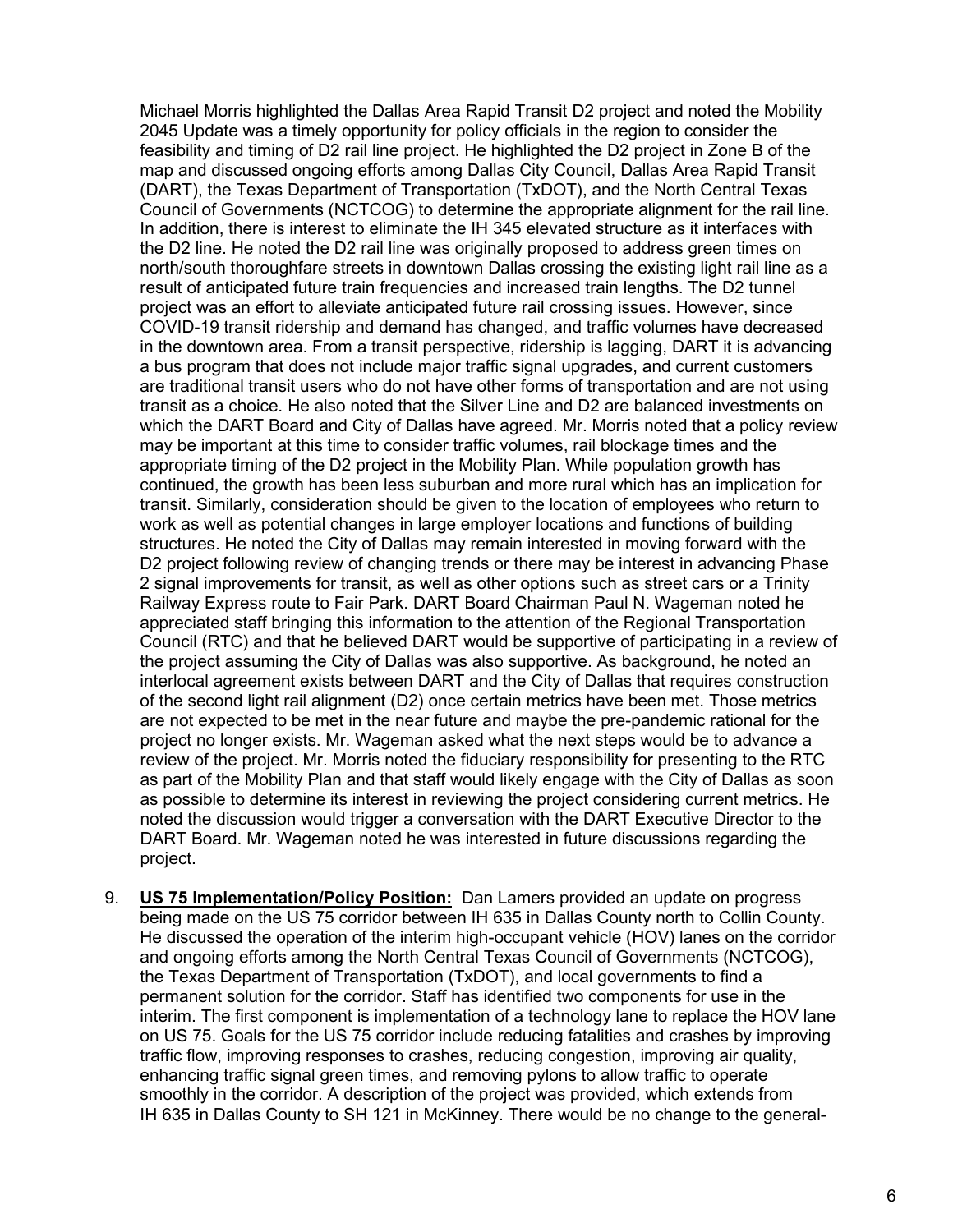purpose lanes. Pylons would be removed from the HOV lanes to be converted to technology lanes. Two options for the operating the technology lanes to maintain air quality commitments were highlighted. The first option would include no charge for single-occupant vehicle (SOV) users and would provide an incentive to HOV users. The second option would be to charge SOV users a nominal toll and to pay HOV users an incentive through credits to continue use of the lanes. He noted staff was currently working with TxDOT and the Federal Highway Administration on how each of the options might be implemented and was expected to have a decision soon. The second component is a pilot project to determine the best option to provide the HOV incentive and develop a back-office system to determine occupancy and track travel behavior by time of day, facility, and the lane used. Staff proposed to test the existing GoCarma application currently being utilized on the TEXpress Lanes in the region and through the recent \$10 million Surface Transportation System Funding Alternatives Grant award repurpose the technology to track the effectiveness of the of allowing SOVs to utilize the HOV lane while providing an incentive to HOVs as a longterm solution. The pilot program will also test the application's effectiveness as a funding collection system for user fees that could be used in place of current gasoline taxes. Mr. Lamers noted no actual money will be collected as part of the pilot project. At some point in the future participants may be compensated to use the existing GoCarma application to ensure they understand their activities/occupancy are being monitored. The schedule for the two components was highlighted. Conversion of the US 75 HOV lanes to technology lanes was expected to begin within the next several months and depending on environmental clearance could be opened to traffic by summer 2024. He noted efforts on the demonstration framework would be rolled out in phases through the later part of 2024. Information was provided in Electronic Item 9.

10. **Update Regarding Lapsing Federal Funding:** Christie Gotti presented an update on the lapse of Congestion Mitigation and Air Quality Improvement Program (CMAQ) funds in Fiscal Year (FY) 2020 and the status of Transportation Alternatives Set Aside Program (TASA) funds. As background, she noted that federal funds apportioned to the region are available in the year of apportionment plus three years. Any apportioned funds remaining unobligated at the end of the three years will lapse. Historically, the Texas Department of Transportation (TxDOT) has managed Surface Transportation Block Grant Program (STBG), CMAQ, TASA, and other funding categories and ensured funding was spent on a first-in, first-out basis to prevent lapses. Additionally, TxDOT or the Federal Transportation Administration (FTA) (for transit projects) has alerted Metropolitan Planning Organizations (MPOs) when there has been potential for funding lapses in the coming year. In April 2021, TxDOT informed the North Central Texas Council of Governments (NCTCOG) that approximately \$73 million of CMAQ funding statewide and \$23 million in the Dallas-Fort Worth region had lapsed at the end of FY2020. This notification was unexpected since previous monthly reports received by NCTOG from the State showed a carry-over balance from FY2020 of approximately \$16 million. NCTCOG staff met with TxDOT Finance and the local TxDOT districts to better understand the cause for the funding lapse. Staff learned that although historically TxDOT spent oldest funds first, at some point TxDOT stopped this practice. When projects let or cost overruns occurred, the funds were taken out of the current apportionment year instead of using funds in earlier years that may have been at risk of lapsing. Also, the typical backstop of Federal Highway Administration (FHWA) reminders to TxDOT did not occur last year. Ms. Gotti noted that TxDOT has proposed strategies to prevent these occurrences in the future by moving back to obligating oldest funding first, converting advance construction (early approval) projects to actual approvals when lapses are eminent, identifying potential lapses in funds at the beginning of each fiscal year, and recommitting to sending monthly obligation reports. Going forward, NCTCOG will continue to review monthly obligation reports, watch the FHWA Fiscal Management Information System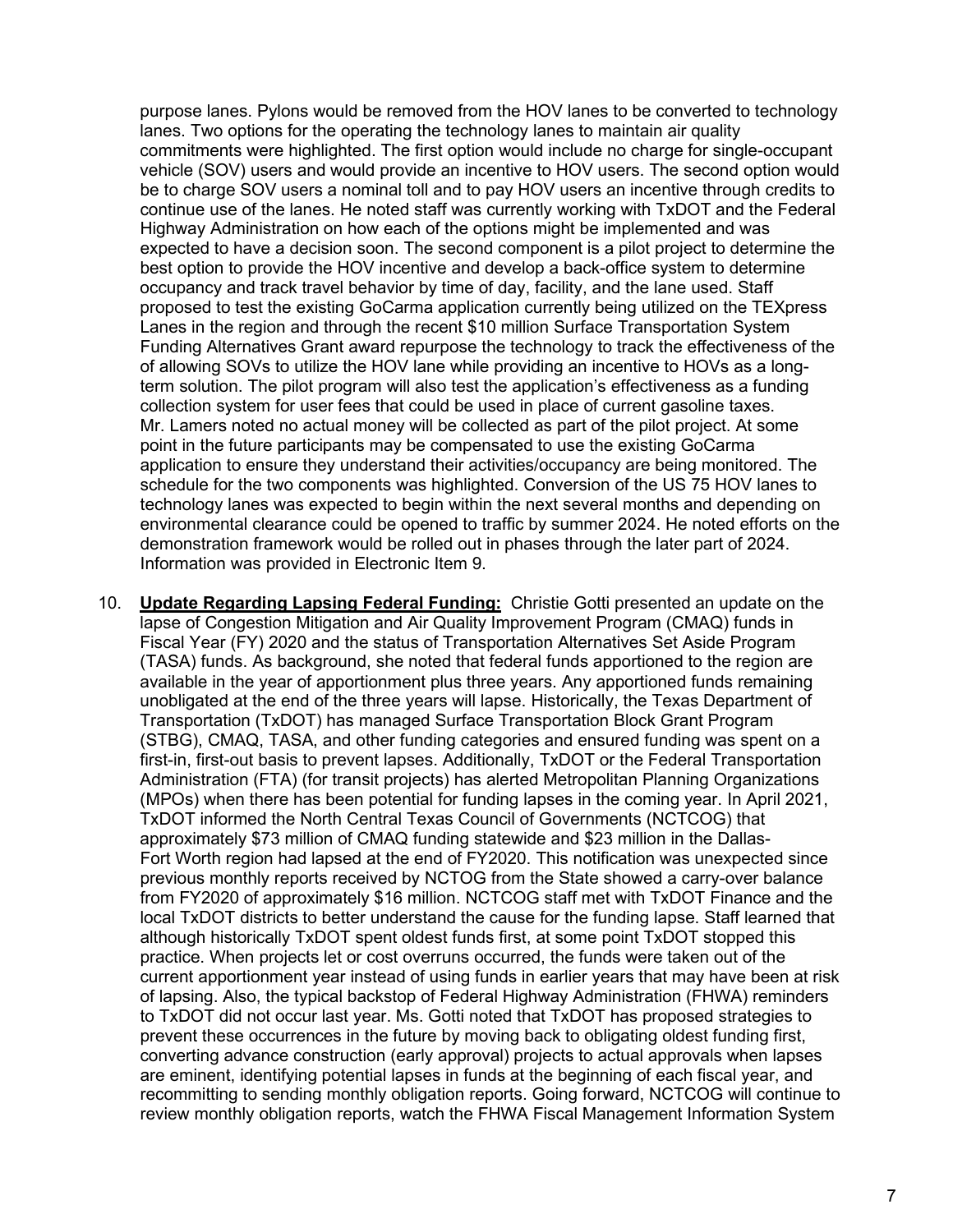report for lapsing funds, and report possible lapses back to the Committee and the Regional Transportation Council. She noted that NCTCOG staff has learned that the FHWA has an information system through which staff has access to a report on lapsing funds and will be working to utilize the system as another preventative measure. Ms. Gotti noted that based on current balances, the region is not at risk of lapsing any CMAQ funds in FY2021 and will begin tracking FY2022 CMAQ funding. An update on TASA funds was also provided. In March 2021, TxDOT advised NCTCOG that approximately \$7 million in TASA funds were at risk of lapsing if not obligated by the end of FY2021. NCTCOG staff and TxDOT worked diligently with local implementing agencies to get funds obligated and as a result approximately \$8.6 million obligated preventing a TASA funding lapse. Looking ahead to FY2022, a minimum of \$5.5 million must be obligated in the fiscal year to prevent a lapse. She noted it will be imperative that projects let on schedule and encouraged all agencies with TASA funds to coordinate with TxDOT early to avoid delays and ensure timely reviews. Additional information was provided in Electronic Item 10. Michael Morris noted that staff will continue working with TxDOT to prevent lapsing of funds in the future. Lapsed funds are returned to the US Treasury and staff will be contacting the Treasury Department to request a return of the funds, although it is unlikely. RTC Chair Theresa M. Daniel asked for clarification of the total lapsed funds. Ms. Gotti noted that staff believed it had \$16 million remaining, but the State indicating the region had approximately \$23 million in lapsed funds. She noted that staff was unsure how the region's portion of \$23 million in lapsed funds of the \$76 million statewide lapse was determined. Mr. Morris noted staff was unsure if funds were lost, or if the amount provided was an estimation of what could have been lost. He reminded members this was an example of why it is important for agencies to move their projects to implementation.

11. **State and Federal Legislative Update:** Rebekah Hernandez provided an update on State legislative actions related to transportation and air quality issues affecting the Dallas-Fort Worth region. The 87<sup>th</sup> Texas Legislature ended on May 31, 2021, and a summary of approved bills related to the Regional Transportation Council (RTC) Legislative Program was provided in Electronic Item 11. Since that time two special sessions were held, and a third special session has been called. No action was taken in the first special session due to lack of quorum and the second special session was focused on elections reform. No transportation issues were addressed in either session. The third special session, which was set to begin September 20, 2021, was expected to include four topics, including two of Regional Transportation Council (RTC) interest: redistricting and allocating COVID funds from the March 2021 stimulus bill. Also highlighted was an upcoming Constitutional Amendment election on November 2, 2021. HJR 99 passed in the regular session and would allow counties to issue debt to finance transportation infrastructure, excluding toll roads. Cities currently have this authority, but the amendment would extend the authority to counties. It will be Proposition 2 on the November ballot. Ms. Hernandez also provided a federal legislative update. The Infrastructure Investment and Jobs Act is the Senate-passed \$1.2 trillion bipartisan bill. The proposed \$1.2 trillion bill includes both the full \$567 billion five-year surface transportation reauthorization in addition to the \$550 billion available in the larger infrastructure bill. Overall, the bill would increase funding for all current programs, expands some current programs, and creates a few new programs. This includes an approximately 30 percent increase over FY2020 funds for planning. The bill builds on the current five core programs, adds a new infrastructure resiliency program and carbon reduction program, as well as adds eight new grant programs. New elements in the bill and grant programs include transportation equity, broadband and Smart Cities, a climate program, resiliency focus, electric vehicle support and adds housing coordination to transportation planning. The supplemental infrastructure funding portion of the bill covers other infrastructure elements such as water, broadband, Smart Cities, and ports. She noted the bill was pending a House floor vote by September 27. In addition, Ms. Hernandez noted